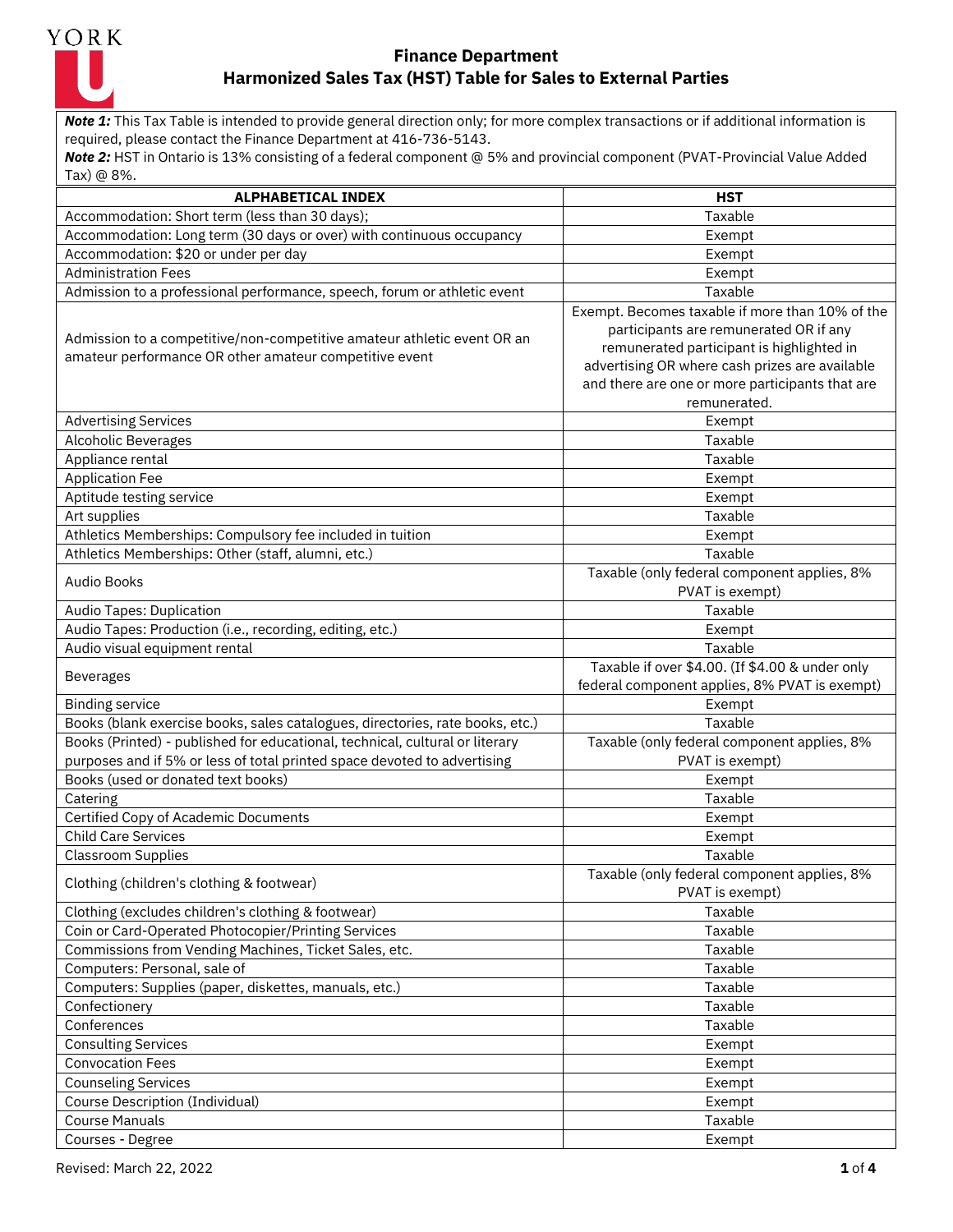

*Note 1:* This Tax Table is intended to provide general direction only; for more complex transactions or if additional information is required, please contact the Finance Department at 416-736-5143.

| <b>ALPHABETICAL INDEX</b>                                                                     | <b>HST</b>                                                                                       |
|-----------------------------------------------------------------------------------------------|--------------------------------------------------------------------------------------------------|
| Cover Charges                                                                                 | Taxable                                                                                          |
| Damage Fees (student) (repairs to student residences)                                         | Exempt                                                                                           |
| Day-Care Services                                                                             | Exempt                                                                                           |
| Desktop Publishing Service                                                                    | Exempt                                                                                           |
| <b>Diagnostic Testing Services</b>                                                            | Exempt                                                                                           |
| Diploma Replacement                                                                           | Exempt                                                                                           |
| <b>Donated Goods</b>                                                                          | Exempt                                                                                           |
| Duplicate T2202A                                                                              | Exempt                                                                                           |
| Equipment Rentals - includes audiovisual, laboratory, musical instruments,<br>furniture, etc. | Taxable                                                                                          |
| <b>Examination Scripts</b>                                                                    | Exempt                                                                                           |
| <b>Fax Services</b>                                                                           | Exempt                                                                                           |
| Field Trip Fees (course-related)                                                              | Taxable/Exempt - takes on tax status of related<br>course                                        |
| Film Processing Service: Where client brings in goods for production                          | Exempt                                                                                           |
| Film Processing Service: Where University originates, produces and sells                      |                                                                                                  |
| goods to<br>customers                                                                         | Taxable                                                                                          |
| Fines (parking, library, etc.)                                                                | Exempt                                                                                           |
| Food: Basic Groceries (bulk food sales)                                                       | Exempt                                                                                           |
| Food: Meeting meal plan requirements                                                          | Exempt                                                                                           |
|                                                                                               | Taxable if over \$4.00. (If \$4.00 & under only                                                  |
| Food: Not meeting meal plan requirements                                                      | federal component applies, 8% PVAT is exempt)                                                    |
| Food: Other (restaurant meals, etc.)                                                          | Taxable if over \$4.00. (If \$4.00 & under only                                                  |
|                                                                                               | federal component applies, 8% PVAT is exempt)                                                    |
| Food: Snacks and prepared foods                                                               | Taxable if over \$4.00. (If \$4.00 & under only<br>federal component applies, 8% PVAT is exempt) |
| Food: Student Meal Plans                                                                      | Exempt                                                                                           |
| Fund Raising Dinners/events (varying tax rules, phone for clarification)                      | Taxable / Exempt                                                                                 |
| <b>Gift Certificates</b>                                                                      | Exempt                                                                                           |
| Giftware                                                                                      | Taxable                                                                                          |
| <b>Graduate Referral Service</b>                                                              | Exempt                                                                                           |
| <b>Graphic Art Service</b>                                                                    | Exempt                                                                                           |
| Health and Beauty Aids                                                                        | Taxable                                                                                          |
| Ice Rentals (Athletics)                                                                       | Taxable                                                                                          |
| ID Cards (Original and Replacement)                                                           | Exempt                                                                                           |
| Inter-Library Loan Service                                                                    | Exempt                                                                                           |
| <b>Internet Services</b>                                                                      | Exempt                                                                                           |
| Lab Analysis Service                                                                          | Exempt                                                                                           |
| Lab Coats                                                                                     | Taxable                                                                                          |
| Lab Manuals                                                                                   | Taxable                                                                                          |
| Laminating                                                                                    | Taxable                                                                                          |
| Land Sales (generally taxable although tax rules vary, phone for clarification)               | Taxable                                                                                          |
| <b>Laundry Services</b>                                                                       | Exempt                                                                                           |
| Laundry, Coin-Op                                                                              | Exempt                                                                                           |
| Lecturing (on behalf of University, not privately)                                            | Exempt                                                                                           |
| Letters of Permission                                                                         | Exempt                                                                                           |
| Literature Searches                                                                           | Exempt                                                                                           |
| Loans (financial)                                                                             | Exempt                                                                                           |
| Locker Rentals                                                                                | Taxable                                                                                          |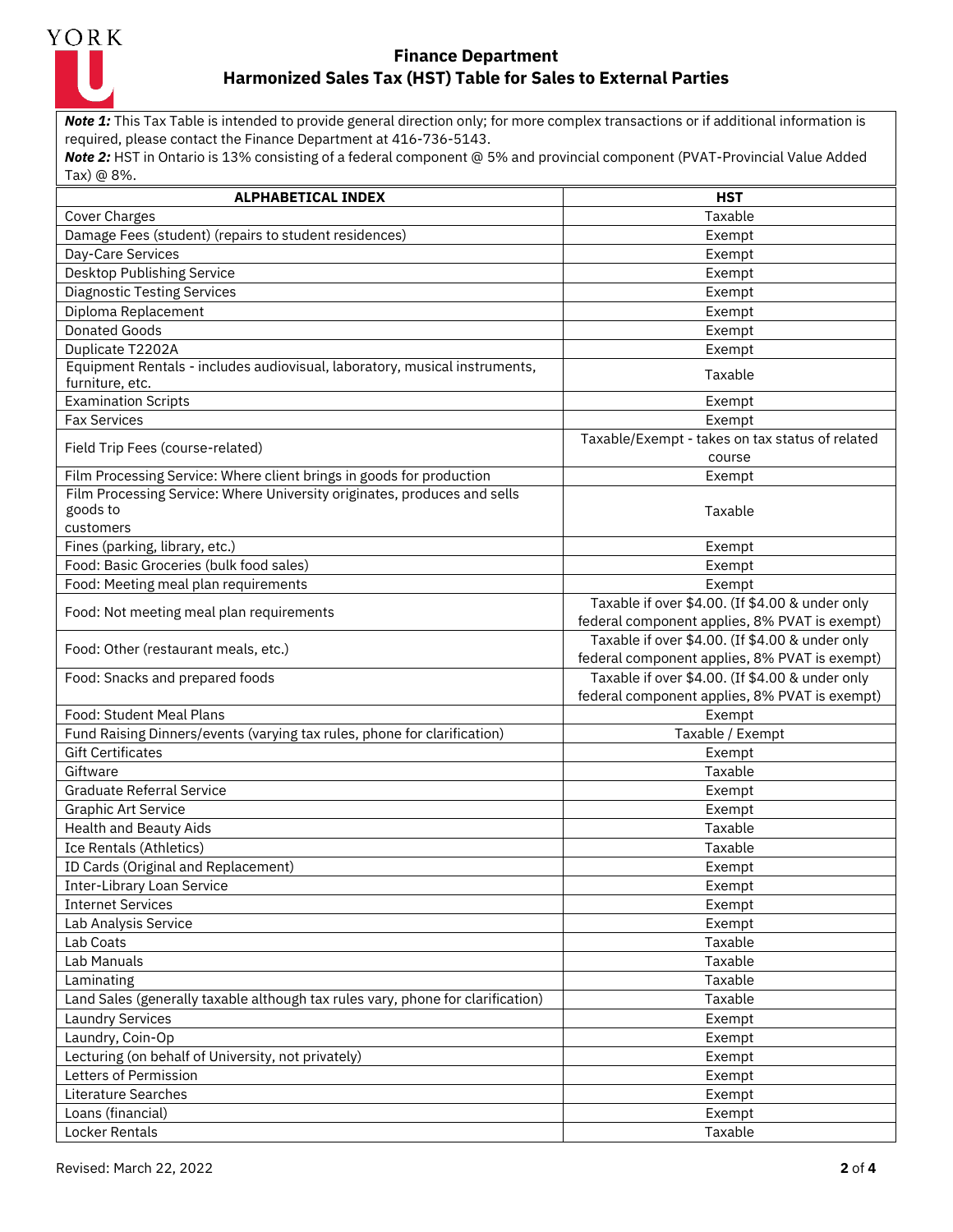

*Note 1:* This Tax Table is intended to provide general direction only; for more complex transactions or if additional information is required, please contact the Finance Department at 416-736-5143.

| <b>ALPHABETICAL INDEX</b>                                                                     | <b>HST</b> |
|-----------------------------------------------------------------------------------------------|------------|
| <b>Mailbox Rentals</b>                                                                        | Taxable    |
| <b>Mailing Labels</b>                                                                         | Taxable    |
| Manuals - Lab, Classroom, Computer                                                            | Taxable    |
| Meal Plans - Student (meeting meal plan requirements)                                         | Exempt     |
| Meal Plans - Student: Not meeting the requirements                                            | Taxable    |
| <b>Medical Devices</b>                                                                        | Exempt     |
| Non-Credit Course Fees (note: certain exclusions apply, phone for more                        |            |
| details)                                                                                      | Taxable    |
| <b>Office Supplies</b>                                                                        | Taxable    |
| Overhead Transparencies: Where client brings in goods for production                          | Exempt     |
| Overhead Transparencies: Where University originates, produces and sells                      |            |
| goods to                                                                                      | Taxable    |
| customers                                                                                     |            |
| Parking: For Resident Students (30 days or over)                                              | Exempt     |
| Parking: All Other (excludes students in residence for 30 or more days)                       | Taxable    |
| Patents                                                                                       | Exempt     |
| Photocopies                                                                                   | Taxable    |
| Photocopies: Direct cost recovery from staff, faculty for personal use                        | Exempt     |
| Photographic Services (also see Film Processing Service)                                      | Exempt     |
| <b>Plant Testing Service</b>                                                                  | Exempt     |
| Plants, Trees and Shrubs                                                                      | Taxable    |
| Printed Matter, Sale of                                                                       | Taxable    |
| Printing Services: Where client brings in goods for production (i.e. client                   |            |
| provides all                                                                                  | Exempt     |
| the supplies).<br>Printing Services: Where University originates, produces and sells goods to |            |
| customers                                                                                     | Taxable    |
| <b>Psychological Testing Services</b>                                                         | Exempt     |
| Recreational Instruction: Primarily for those 14 years of age and under                       | Exempt     |
| Recreational Instruction: All others                                                          | Taxable    |
| Rentals, Equipment: Audio Visual, Laboratory, Musical Instruments, Furniture                  |            |
| etc.                                                                                          | Taxable    |
| <b>Research Contracts</b>                                                                     | Exempt     |
| Residence Fees, Student                                                                       | Exempt     |
| Right to Use Computer Terminals                                                               | Taxable    |
| Royalties                                                                                     | Exempt     |
| Seminars                                                                                      | Taxable    |
| <b>Skate Sharpening Service</b>                                                               | Exempt     |
| Slide Production: Where client brings in goods for production.                                | Exempt     |
| Software: Custom-Designed, single copy designed for a specific user                           | Exempt     |
| Software: Produced and sold in quantity                                                       | Taxable    |
| Space Rentals / Room Rentals (other than residential)                                         | Taxable    |
| <b>Sporting Goods</b>                                                                         | Taxable    |
| <b>Statement of Attendance</b>                                                                | Exempt     |
| Stationery                                                                                    | Taxable    |
| Subscriptions for magazines, journals & similar type publications                             | Taxable    |
| <b>Survey Research Services</b>                                                               | Exempt     |
| Swimming Pool Rentals (Athletics)                                                             | Taxable    |
| Telephones: Direct cost recovery of telecommunication services for personal                   |            |
| use by staff, faculty                                                                         | Exempt     |
| Telephones: Equipment Rental                                                                  | Taxable    |
| Revised: March 22, 2022                                                                       | 3 of 4     |